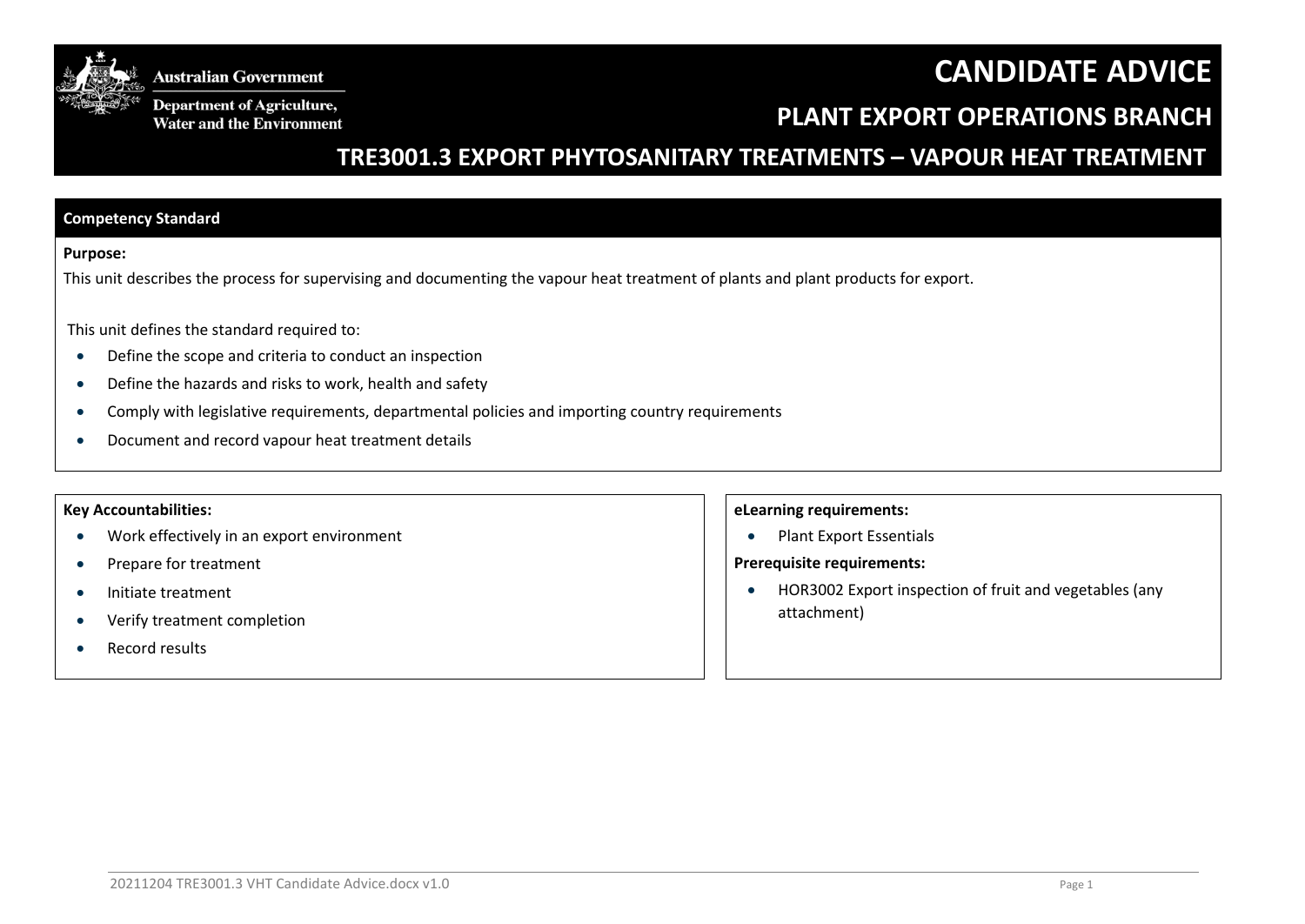

**Department of Agriculture,**<br>Water and the Environment

Candidate Advice

Plant Export Operations Branch

| <b>Competency standard</b>                      | <b>Competency criteria</b>                                                                                                                                                                                                                                                                                                                                                                                                                                     |
|-------------------------------------------------|----------------------------------------------------------------------------------------------------------------------------------------------------------------------------------------------------------------------------------------------------------------------------------------------------------------------------------------------------------------------------------------------------------------------------------------------------------------|
| 1. Work effectively in an export<br>environment | 1.1 Complies with:<br><b>Export legislation</b><br>APS Values and Code of Conduct<br>Departmental instructional material<br>Work Health & Safety (WHS) requirements<br>1.2 Apply effective communication, conflict management and decision-making techniques<br>1.3 Ensures all required export documentation has been completed and/or lodged                                                                                                                 |
| 2. Prepare for treatment                        | 2.1 Receive and validate export documentation<br>2.2 Check for and assess treatment requirements<br>2.3 Ensure roles and responsibilities are in order and tasks are distinguished<br>2.4 Verify the treatment chamber and facility is fit for purpose<br>2.5 Verify sensor calibration measures are adhered to<br>2.6 Check calibration tools are fit for purpose<br>2.7 Supervise placement of temperature sensors<br>2.8 Verify previous sensor calibration |
| 3. Initiate treatment                           | 3.1 Confirms readiness of product for treatment<br>3.2 Confirms treatment chamber has been sealed correctly<br>3.3 Completes the approved treatment records and distributes and retains as required                                                                                                                                                                                                                                                            |
| 4. Verify treatment completion                  | 4.1 Carry out treatment failure procedure (if required)                                                                                                                                                                                                                                                                                                                                                                                                        |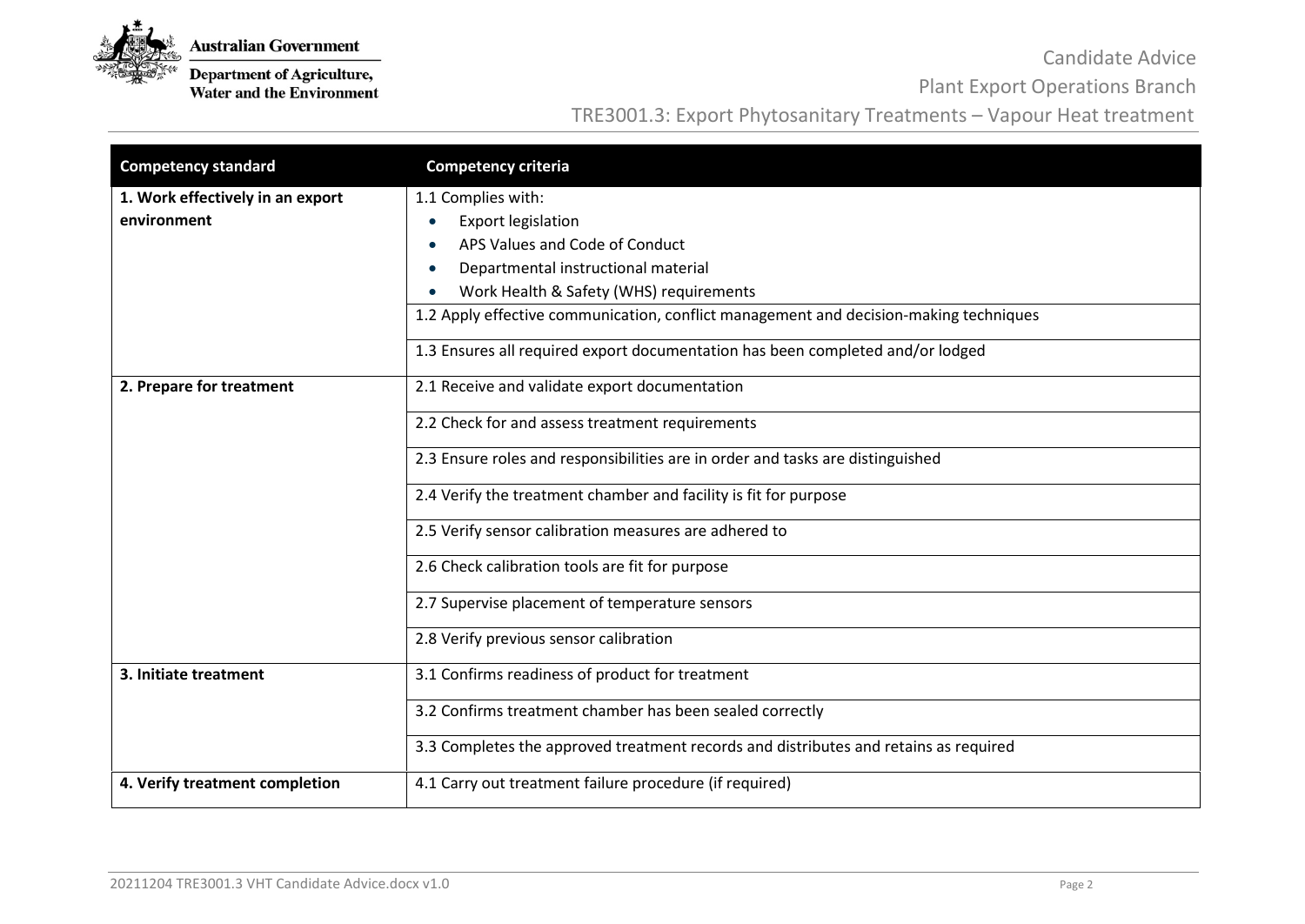

**Department of Agriculture,**<br>Water and the Environment

### Candidate Advice Plant Export Operations Branch

| <b>Competency standard</b> | <b>Competency criteria</b>                                     |
|----------------------------|----------------------------------------------------------------|
|                            | 4.2 Verify post treatment phytosanitary measures are performed |
|                            | 4.3 Make decisions based on treatment data                     |
|                            | 4.4 Verify completion of treatment                             |
|                            | 4.5 Completes the Vapour Heat Treatment (VHT) record           |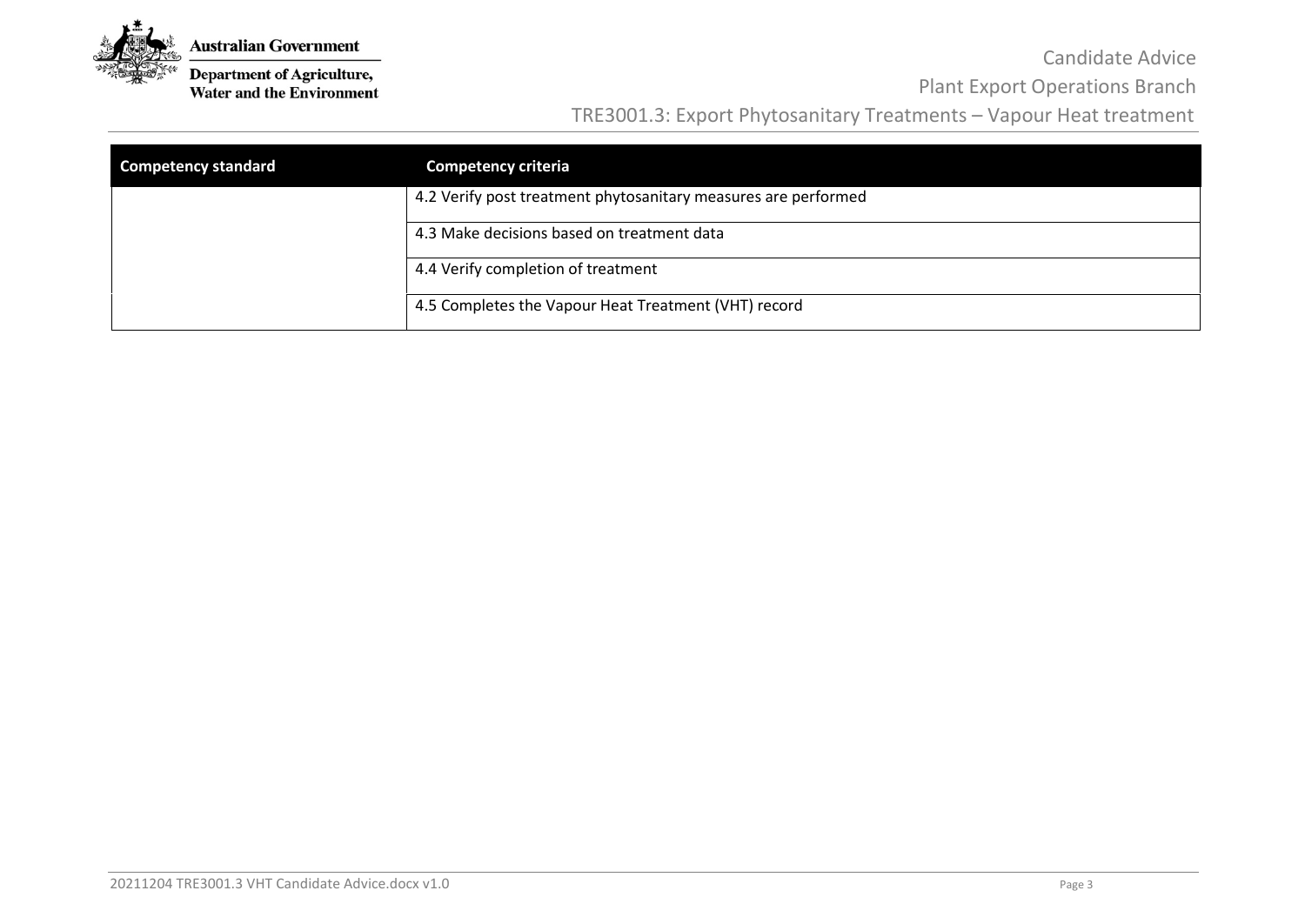

**Department of Agriculture,**<br>Water and the Environment

Candidate Advice

Plant Export Operations Branch

| <b>Competency Standard</b>                                                                                                                                                                                                                                                                                                          |                                                                                                                                                                                                                                                                                                                                                                                                                                                                                                                                                                                                                                                                                                                                                                                                                                                                                                                                                                                                        |                                                                                                                                                                                                                                                                                                                                                                                                                                                                                                                                                                                                                                                                                                                                                                                                                                                 |  |  |  |
|-------------------------------------------------------------------------------------------------------------------------------------------------------------------------------------------------------------------------------------------------------------------------------------------------------------------------------------|--------------------------------------------------------------------------------------------------------------------------------------------------------------------------------------------------------------------------------------------------------------------------------------------------------------------------------------------------------------------------------------------------------------------------------------------------------------------------------------------------------------------------------------------------------------------------------------------------------------------------------------------------------------------------------------------------------------------------------------------------------------------------------------------------------------------------------------------------------------------------------------------------------------------------------------------------------------------------------------------------------|-------------------------------------------------------------------------------------------------------------------------------------------------------------------------------------------------------------------------------------------------------------------------------------------------------------------------------------------------------------------------------------------------------------------------------------------------------------------------------------------------------------------------------------------------------------------------------------------------------------------------------------------------------------------------------------------------------------------------------------------------------------------------------------------------------------------------------------------------|--|--|--|
| <b>Required knowledge:</b>                                                                                                                                                                                                                                                                                                          | <b>Required skills:</b>                                                                                                                                                                                                                                                                                                                                                                                                                                                                                                                                                                                                                                                                                                                                                                                                                                                                                                                                                                                | <b>Required attitude:</b>                                                                                                                                                                                                                                                                                                                                                                                                                                                                                                                                                                                                                                                                                                                                                                                                                       |  |  |  |
| Plant export legislation<br>Good decision making<br>WHS requirements<br>$\bullet$<br>Phytosanitary treatment<br>requirements<br>Product security standards<br>$\bullet$<br><b>Effective communication skills</b><br>Governance processes<br>$\bullet$<br>Conflict management techniques<br>$\bullet$<br><b>Export documentation</b> | Determine and interpret phytosanitary treatment<br>requirements<br>Verify treatment equipment<br>$\bullet$<br>Supervise treatment set-up<br>Implement phytosanitary treatment requirements<br>$\bullet$<br>Monitor product security standards<br>Completion of treatment documentation<br>Use literacy skills to read, interpret and follow<br>$\bullet$<br>organisational policies, procedures, instructions<br>Record accurately and legibly information collected<br>٠<br>Select and apply procedures for a range of tasks<br>$\bullet$<br>Use communication skills to fulfil job role including<br>questioning techniques, active listening, clarifying<br>information, consulting with supervisors, dealing<br>with conflict and using technology<br>Use numeracy skills to estimate, calculate and<br>$\bullet$<br>record routine workplace measures<br>Use interpersonal skills to work with and relate to<br>$\bullet$<br>people form a range of cultural, social and religious<br>backgrounds | Behave honestly and with integrity<br>Act with care and diligence<br>Treat everyone with respect and courtesy,<br>and without harassment<br>Comply with all applicable Australian laws<br>Comply with any lawful and reasonable<br>direction given by someone in the<br>employee's Agency who has authority to<br>give the direction<br>Disclose, and take reasonable steps to avoid<br>any conflict of interest (real or apparent)<br>At all times behave in a way that upholds the<br>APS Values and the integrity and good<br>reputation of the APS<br>Perform function in an impartial and<br>professional manner<br>Be openly accountable for your actions<br>Be responsive to the Government in<br>providing frank, honest, comprehensive,<br>accurate and timely advice and in<br>implementing the Government's policies and<br>programs |  |  |  |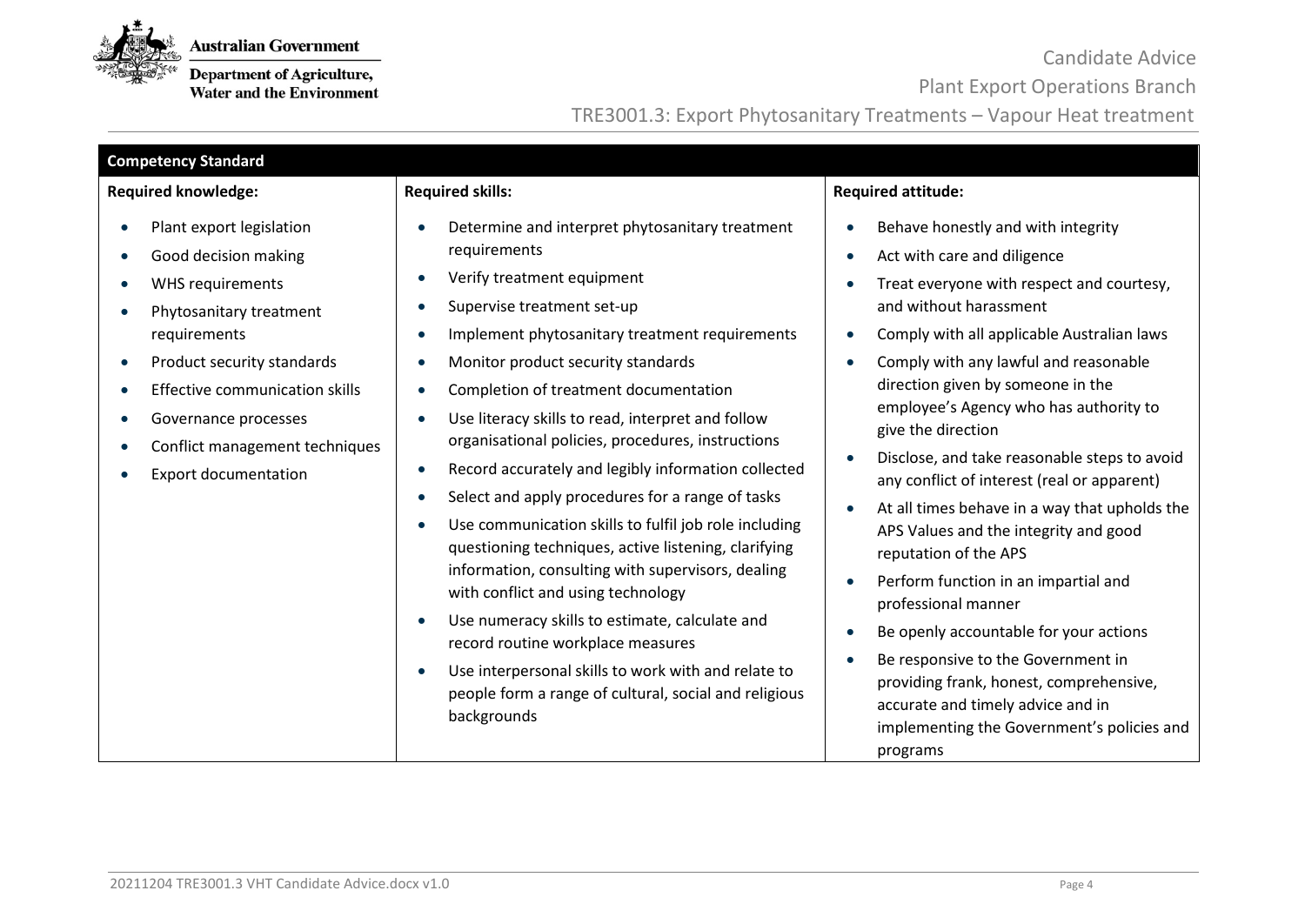

**Department of Agriculture, Water and the Environment** 

Candidate Advice Plant Export Operations Branch TRE3001.3: Export Phytosanitary Treatments – Vapour Heat treatment

### **Candidate Advice - Demonstration**

### **Competency name TRE3001.3: EXPORT PHYTOSANITARY TREATMENTS – Vapour Heat Treatment**

The evidence required to demonstrate competency in this unit is to be relevant to workplace operations and satisfy holistically all of the requirements of the competency criteria and required skills, knowledge and attitude and include achievement of the following:

- Define the scope and criteria for supervising vapour treatments in line with department and importing country requirements
- Apply and follow WHS requirements associated with the treatment
- Determine treatment requirements
- Ensure treatment tasks are performed in accordance with the department and importing country requirements
- Document the results of vapour heat treatment tasks to defend the decision-making requirements

| <b>Competency Criteria:</b>      | <b>Demonstration</b>                                                                            |
|----------------------------------|-------------------------------------------------------------------------------------------------|
| 1. Work effectively in an export | Name at least 2 pieces of legislation that govern your role as an AO                            |
| environment                      | Name at least 3 behaviours that are in accordance with the APS Code of Conduct/APS Values       |
|                                  | What can you do to avoid unnecessary workplace incidents or accidents?                          |
|                                  | If you find yourself in a conflict situation how would you manage it?                           |
|                                  | How do you ensure that you make the best defensible decision?                                   |
|                                  | What are the potential consequences for making an incorrect decision?                           |
| 2. Prepare for treatment         | Outline and perform the tasks undertaken to prepare for supervising a vapour heat treatment     |
|                                  | Outline the responsibilities of the authorised officer                                          |
|                                  | Outline the responsibilities and expectations of the client                                     |
|                                  | Describe the requirements of a fit for purpose treatment chamber                                |
|                                  | How would you verify previous sensor calibration?                                               |
|                                  | How would you verify previous treatment has occurred?                                           |
|                                  | How would you verify the validity of a reference thermometer?                                   |
|                                  | What actions are you looking to verify when supervising the calibration of temperature sensors? |
|                                  | Describe how you would ensure valid placement of sensors.                                       |